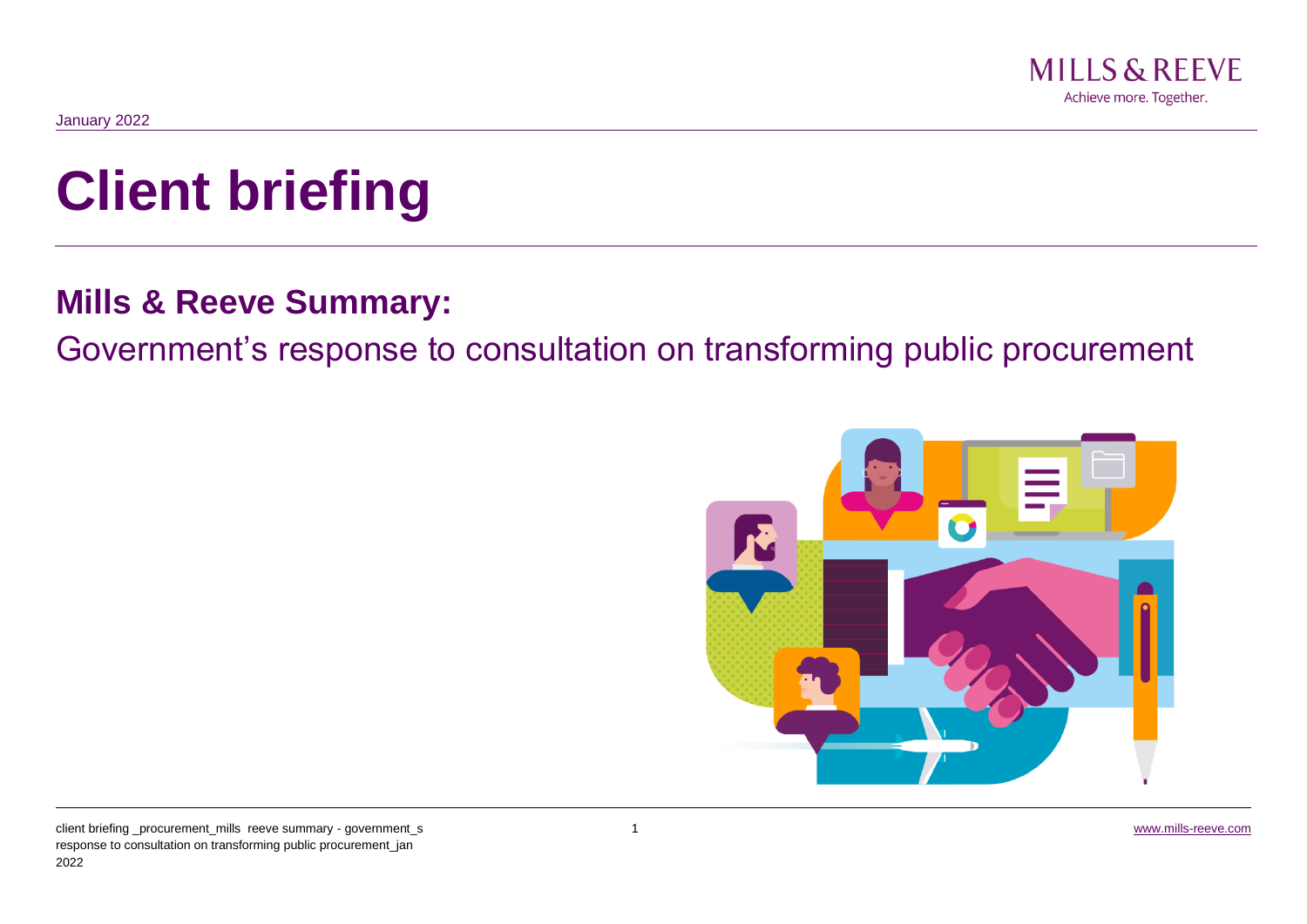## **A major reform of the public procurement law regime in the UK is on the way.**

Following publication of its [Green Paper on Transforming Public Procurement](https://www.gov.uk/government/consultations/green-paper-transforming-public-procurement) in December 2020, the Government has recently published its [response](https://assets.publishing.service.gov.uk/government/uploads/system/uploads/attachment_data/file/1038516/Transforming_Public_Procurement-_Government_response_to_consultation.v3_.pdf) to that consultation. The response gives us a clear steer on the shape of the new regime and well as a rough timetable for its implementation.

This briefing note first sets out the likely timetable for change and then provides a chapter-by-chapter analysis of the response, highlighting what changes we can expect to see from the current position, and providing commentary where appropriate.

The new regime will apply in England and Wales. Subject to the outcome of current discussions, it may also be extended to cover Northern Ireland. Scotland will as currently continue to have a separate regime, but, as now, this is likely to be closely aligned to the position in England and Wales.

### **Next steps**

| Spring 2022<br>Earliest date Bill<br>introduced to<br>Parliament | Later in 2022<br>Royal Assent to Act<br>of Parliament | <b>Earlier part of 2023</b><br>Secondary<br>legislation drafted<br>and enacted | <b>Six-month notice</b><br><b>period</b> prior to new<br>regime coming into<br>force | CCS to provide<br>learning and<br>development training<br>programme and<br>events - to support<br>implementation | Later in 2023<br>New regime "goes<br>live" |
|------------------------------------------------------------------|-------------------------------------------------------|--------------------------------------------------------------------------------|--------------------------------------------------------------------------------------|------------------------------------------------------------------------------------------------------------------|--------------------------------------------|
|                                                                  |                                                       |                                                                                |                                                                                      |                                                                                                                  |                                            |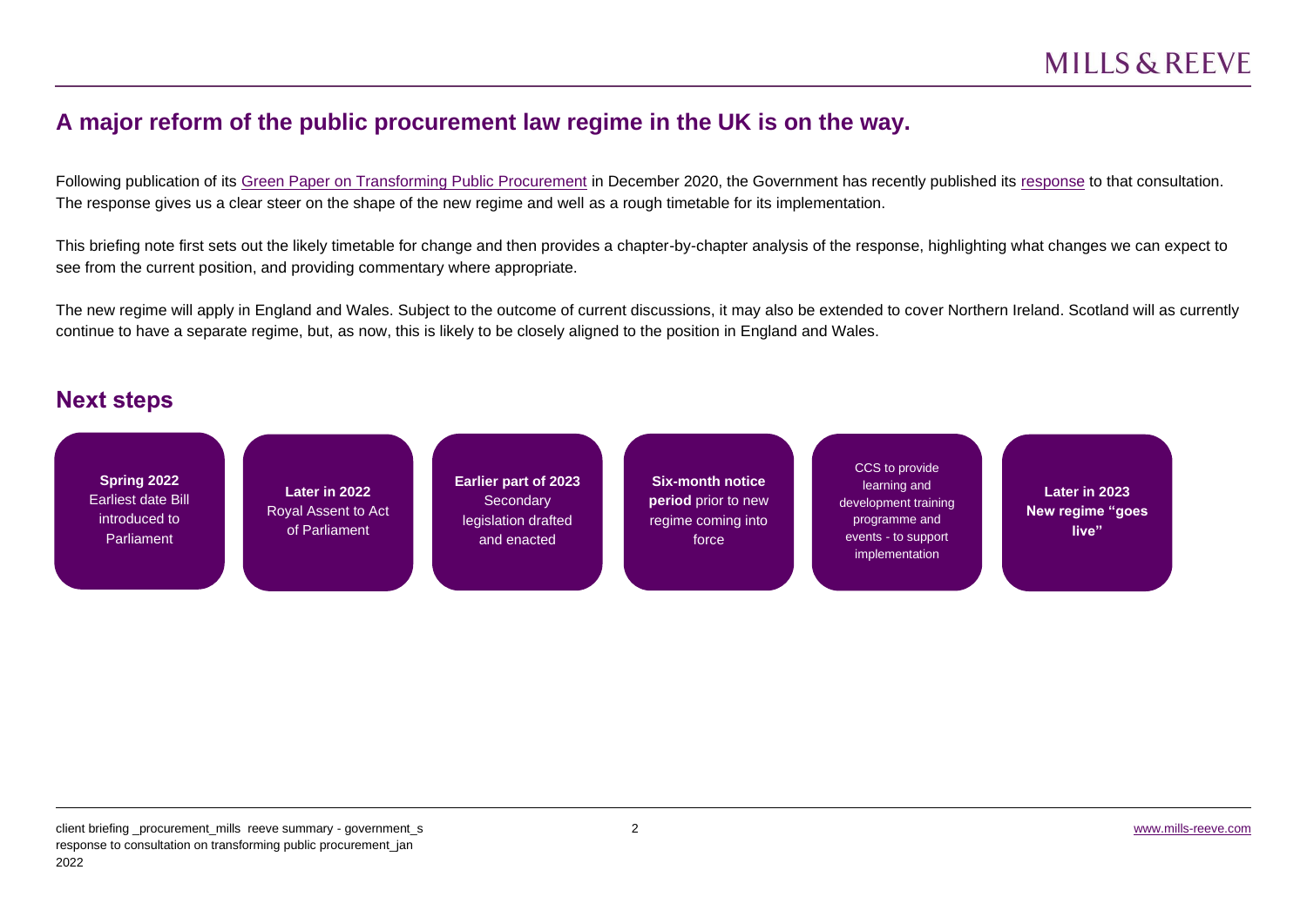## **Analysis of proposals**

|                                                                 | <b>Position under current regime</b>                                                                                                                                                                   | Proposed changes in the new regime                                                                                                                                                                                                                                                                                                                                                                                                                                                           |
|-----------------------------------------------------------------|--------------------------------------------------------------------------------------------------------------------------------------------------------------------------------------------------------|----------------------------------------------------------------------------------------------------------------------------------------------------------------------------------------------------------------------------------------------------------------------------------------------------------------------------------------------------------------------------------------------------------------------------------------------------------------------------------------------|
|                                                                 | Chapter 1 – Procurement that better meets the UK's needs                                                                                                                                               |                                                                                                                                                                                                                                                                                                                                                                                                                                                                                              |
| <b>Principles</b>                                               | EC Treaty Principles as set out in our procurement regulations:                                                                                                                                        | The procurement principles will be expanded:                                                                                                                                                                                                                                                                                                                                                                                                                                                 |
|                                                                 | transparency<br>equal treatment<br>non-discrimination<br>proportionality<br>At present there is little guidance in the regulations as to how to apply these.                                           | the public good<br>value for money<br>transparency<br>integrity<br>fair treatment of suppliers<br>non-discrimination                                                                                                                                                                                                                                                                                                                                                                         |
|                                                                 | Strategic procurement policy and guidance is currently communicated via ad<br>hoc Procurement Policy Notes.                                                                                            | Interestingly, there is no reference to proportionality in the new list of principles but the Cabinet<br>Office has stated that the obligation to act proportionately will be referenced in the appropriate<br>places, e.g. authorities must act proportionately when setting time limits.                                                                                                                                                                                                   |
|                                                                 |                                                                                                                                                                                                        | These principles are to be embedded alongside clear objectives, so it is clear to authorities when<br>they are to consider the principles with reference to the procurement lifecycle.                                                                                                                                                                                                                                                                                                       |
|                                                                 |                                                                                                                                                                                                        | The National Procurement Policy Statement (NPPS) was published in June 2021 in PPN 05/21. This<br>is a statutory statement summarising the government's strategic procurement policy objectives<br>(local objectives may also be considered). The NPPS will be set out separately but incorporated into<br>the new legislation by reference. It will be interesting to see how far authorities will be required to<br>have regard to the NPPS.                                               |
| <b>Creation of a</b><br><b>Procurement Review</b><br>Unit (PRU) | The Public Procurement Review Service (PPRS) can currently deal with<br>informal complaints by tenderers, publish findings and issue guidance to<br>authorities, but has no formal enforcement powers. | The new PRU will sit above the PPRS. It will focus on non-compliance and systemic and institutional<br>challenges, building on work done by PPRS (which will continue to exist as a subset of the PRU). It<br>will have a power to make recommendations and an authority will have a duty to implement these.                                                                                                                                                                                |
|                                                                 |                                                                                                                                                                                                        | The PRU will have an independent panel of procurement experts empowered to investigate<br>potential procurement challenges and provide advice. The government will also use the PRU to<br>monitor how the new legislation is working in practice.                                                                                                                                                                                                                                            |
|                                                                 |                                                                                                                                                                                                        | The PRU is likely to be helpful as a source of expertise and guidance. There will be limitations on its<br>impact, particularly around resourcing and lack of enforcement powers $-$ it will <b>not</b> be analogous to,<br>say, the Employment Tribunal. While the PRU may make recommendations that an authority will<br>have a duty to implement, it will not be able to adjudicate on the lawfulness of a particular<br>procurement - this will require, as now, a High Court challenge. |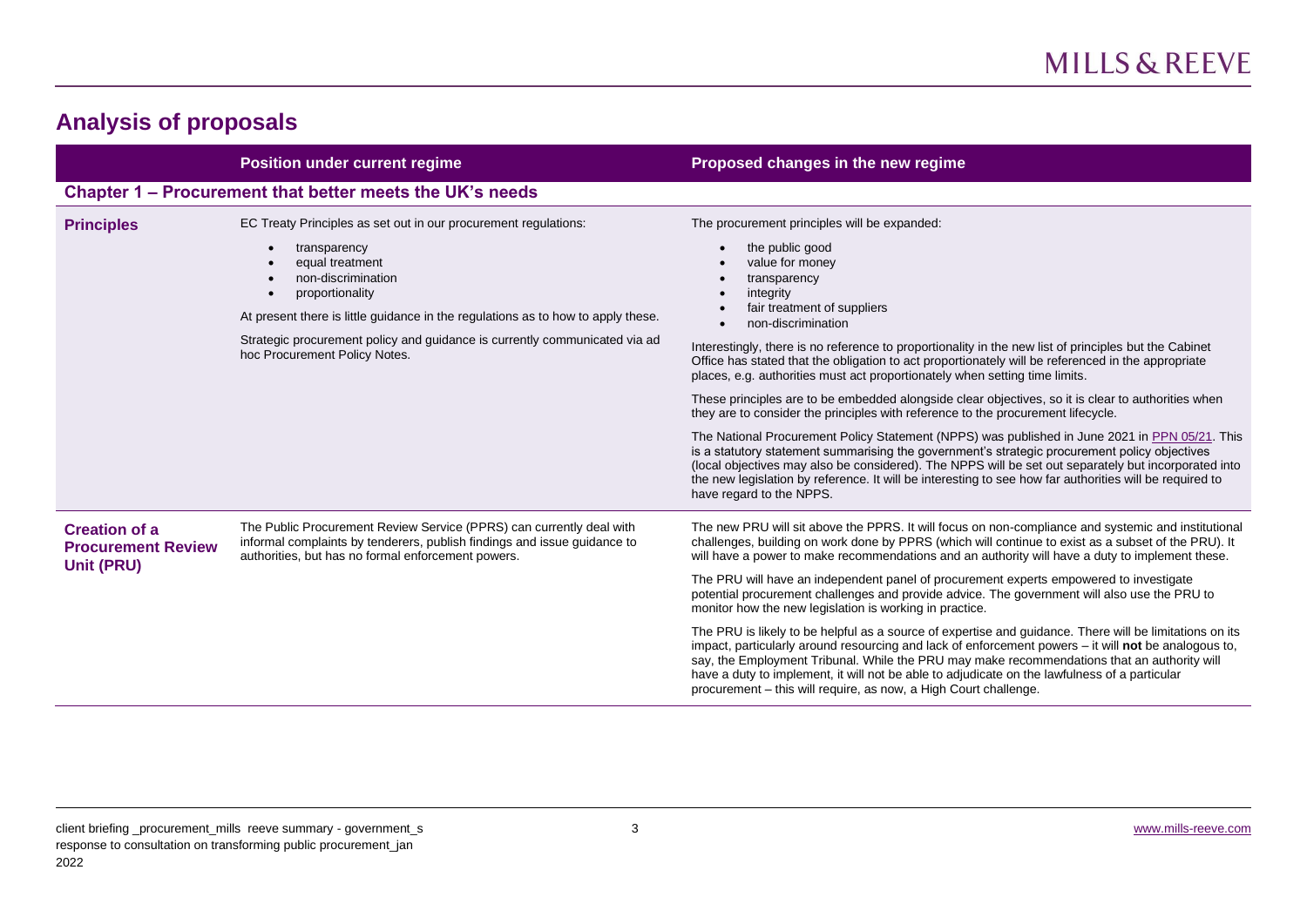|                                      | <b>Position under current regime</b>                                                                                                                                                                                                                                                                                                                                                                                                                                                         | Proposed changes in the new regime                                                                                                                                                                                                                                                                                                                                                                                                                                                                                                                                                                                                                                                                                                                                                                                                                                                                                                                                                                                                                                               |
|--------------------------------------|----------------------------------------------------------------------------------------------------------------------------------------------------------------------------------------------------------------------------------------------------------------------------------------------------------------------------------------------------------------------------------------------------------------------------------------------------------------------------------------------|----------------------------------------------------------------------------------------------------------------------------------------------------------------------------------------------------------------------------------------------------------------------------------------------------------------------------------------------------------------------------------------------------------------------------------------------------------------------------------------------------------------------------------------------------------------------------------------------------------------------------------------------------------------------------------------------------------------------------------------------------------------------------------------------------------------------------------------------------------------------------------------------------------------------------------------------------------------------------------------------------------------------------------------------------------------------------------|
|                                      | Chapter 2 – A simpler regulatory framework                                                                                                                                                                                                                                                                                                                                                                                                                                                   |                                                                                                                                                                                                                                                                                                                                                                                                                                                                                                                                                                                                                                                                                                                                                                                                                                                                                                                                                                                                                                                                                  |
| One set of rules                     | There are currently four sets of regulations covering procurement:<br>Public Contracts Regulations 2015<br>$\bullet$<br>Utilities Contracts Regulations 2016<br>$\bullet$<br><b>Concession Contracts Regulations 2016</b><br>$\bullet$<br>Defence and Security Public Contracts Regulations 2011<br>$\bullet$<br>Plus, there are additional, related laws that impose procurement-related<br>obligations e.g. The Public Services (Social Value) Act 2012, The Local<br>Government Act 1988. | The new regime will consist of one set of regulations only, but with sector-specific elements.<br>It will be interesting to see what status Procurement Policy Notes are intended have going forward -<br>and if previously issued PPNs will be incorporated into the legislation.<br>We also wait to see the extent to which the new draft legislation attempts to cover wider legislation<br>that has an impact on public procurement.                                                                                                                                                                                                                                                                                                                                                                                                                                                                                                                                                                                                                                         |
| <b>Sector specific</b><br>exemptions | Currently there are separate regimes for defence, concessions and utilities, as<br>well as a "light touch regime" for health and social services.                                                                                                                                                                                                                                                                                                                                            | Given the need for many sector-specific features, it remains to be seen how simple the new<br>legislative regime will be.<br>Utilities will be exempt from the procurement regime where they are directly exposed to competition<br>and may be permitted to enter into framework agreements of longer duration. The current flexibility<br>around qualifications systems will be retained.<br>The new regulations will integrate concession-specific rules around calculation of value and duration<br>of a concession.<br>Following feedback in the consultation, the light touch regime will now be retained in a developed<br>form. Those health/social services where service user choice is important (e.g., choice of care<br>home) will be made exempt. Clinical healthcare services, such as hospital and community services,<br>will of course be affected by the new Health and Social Care Bill due to come into force later this<br>year. It is proposed that the Bill will remove clinical healthcare services entirely from the remit of the<br>procurement rules. |
|                                      | <b>Chapter 3 - Using the right procurement procedures</b>                                                                                                                                                                                                                                                                                                                                                                                                                                    |                                                                                                                                                                                                                                                                                                                                                                                                                                                                                                                                                                                                                                                                                                                                                                                                                                                                                                                                                                                                                                                                                  |
| <b>Procedures</b>                    | Currently, there are six procedures:<br>open<br>restricted<br>$\bullet$<br>competitive with negotiation<br>competitive dialogue<br>innovation partnership<br>negotiated without notice<br>$\bullet$                                                                                                                                                                                                                                                                                          | The new regime will have three procedures:<br>open<br>limited tender<br>competitive flexible<br>Non-prescriptive guidance and template documents will be issued around the competitive flexible<br>procedure which is intended to be flexible enough to cater for a wide range of requirements.<br>This represents a significant change to current procurement procedures and will allow greater<br>flexibility to design more bespoke procedures within a broad framework.                                                                                                                                                                                                                                                                                                                                                                                                                                                                                                                                                                                                      |

This may lead to some uncertainty amongst authorities and suppliers - which may in turn lead to legal uncertainty – but the training and guidance promised should help deal with these concerns.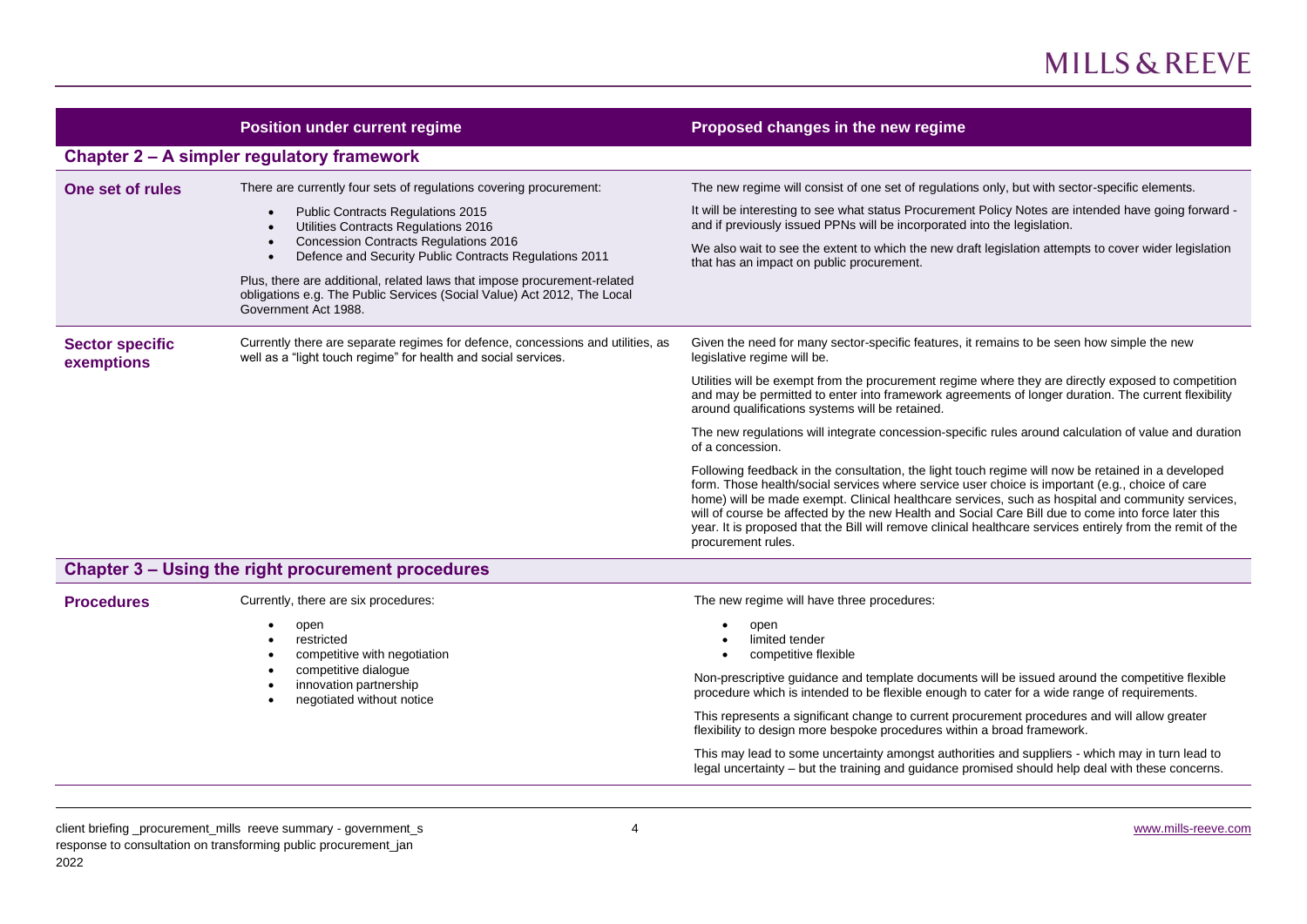|                           | <b>Position under current regime</b>                                                                                                                                                                                                                                                                                                                                                                                                | Proposed changes in the new regime                                                                                                                                                                                                                                                                                                                                                                                                                                                                                                                                                                                                                                         |
|---------------------------|-------------------------------------------------------------------------------------------------------------------------------------------------------------------------------------------------------------------------------------------------------------------------------------------------------------------------------------------------------------------------------------------------------------------------------------|----------------------------------------------------------------------------------------------------------------------------------------------------------------------------------------------------------------------------------------------------------------------------------------------------------------------------------------------------------------------------------------------------------------------------------------------------------------------------------------------------------------------------------------------------------------------------------------------------------------------------------------------------------------------------|
| <b>Limited Tendering</b>  | Regulation 32 PCR 2015 sets out scenarios where a direct award without<br>notice may be made, including where only one supplier is in fact capable of                                                                                                                                                                                                                                                                               | The limited tender procedure will be for use in emergency situations - and will be based on<br>(although will expand upon) the current "urgency" ground in regulation 32(2)(c) PCR 2015.                                                                                                                                                                                                                                                                                                                                                                                                                                                                                   |
|                           | providing the requirement, and in situations of extreme urgency not attributable<br>to the authority.                                                                                                                                                                                                                                                                                                                               | There is a proposal to allow the government to issue secondary legislation which states that the<br>emergency ground is satisfied and permit limited tendering to take place (contrast with Regulation<br>32(2)(c), where the authority must make the assessment as to whether the ground is available and<br>bear the risk of relying on the exemption).                                                                                                                                                                                                                                                                                                                  |
|                           |                                                                                                                                                                                                                                                                                                                                                                                                                                     | The response makes no mention of the "other" regulation 32 scenarios $-$ e.g., the single supplier<br>exemption. It is possible that these will be dealt with in a general list of exemptions. It will be<br>interesting to see whether use of the limited tender process will always require a prior statutory<br>instrument to be issued, and whether, once issued, will it cover ALL procurement or only those<br>procurements related to the emergency.                                                                                                                                                                                                                |
| <b>Innovation</b>         | Regulation 14 PCR 2015 provides an exemption from the regime for R&D<br>services where conditions are met.                                                                                                                                                                                                                                                                                                                          | The Innovation Partnership procedure will no longer exist.<br>Innovation will be encouraged via promotion of greater use of the pre-market engagement phase                                                                                                                                                                                                                                                                                                                                                                                                                                                                                                                |
|                           | The Innovation Partnership procedure is a mechanism by which a competitive<br>process may be run for both the R&D and production phase - thus introducing<br>competition into the innovation element. The Innovation Partnership procedure<br>has been little used. Introducing a competitive element into R&D remains<br>challenging in practice.                                                                                  | and the use of the competitive flexible procedure (which could be designed to be broad enough,<br>particularly in term of time limits, to support innovative solutions).                                                                                                                                                                                                                                                                                                                                                                                                                                                                                                   |
|                           |                                                                                                                                                                                                                                                                                                                                                                                                                                     | Respondents highlighted some of the challenges in this area - in particular, how public contracts<br>tend to be restrictive contractually, and issues around protection/share of intellectual property rights.<br>The new regime will not legislate for this but encourage pre-market engagement as the space in<br>which dialogue may be had around these difficulties.                                                                                                                                                                                                                                                                                                   |
| <b>Light Touch Regime</b> | Certain health, social and other services enjoy a higher threshold under the<br>PCR 2015 and, even where the threshold is exceeded and the rules apply, the<br>ability to create a more flexible procurement process (the "light touch regime").                                                                                                                                                                                    | Following feedback in the consultation the "light touch regime" will now be retained, with the higher<br>financial threshold, in a developed form. In particular, health/social services where service user<br>choice is important (e.g., choice of care home) will be made exempt. The Cabinet Office is working<br>with the Department of Health and Social Care to ensure a coherent procurement regime given<br>proposed reforms through the new Health and Social Care Bill (due to come into force later this<br>year). That Bill will remove may clinical healthcare services, such as hospital and community<br>services, from the remit of the procurement rules. |
|                           | Chapter 4 – Awarding the right contract to the right supplier                                                                                                                                                                                                                                                                                                                                                                       |                                                                                                                                                                                                                                                                                                                                                                                                                                                                                                                                                                                                                                                                            |
| <b>MEAT to MAT</b>        | Currently, the contract must be awarded to the Most Economically<br>Advantageous Tender (MEAT). The authority can apply quality/price weightings<br>and may award on the basis of price alone, if desired/appropriate. Quality may<br>be assessed and weighted heavily if desired. However, the overall emphasis is<br>economic – to award the contract to the tender that represents the best value<br>for money to the authority. | The new regime will allow contracts to be awarded to the Most Advantageous Tender, widening the<br>possibility of award to contracts that best further general procurement policies, including social<br>value. There will be an emphasis on proportionality in using non-commercial criteria - it will be<br>interesting to see how the government determines which non-commercial criteria are considered<br>acceptable and whether authorities will avail themselves of this flexibility.                                                                                                                                                                               |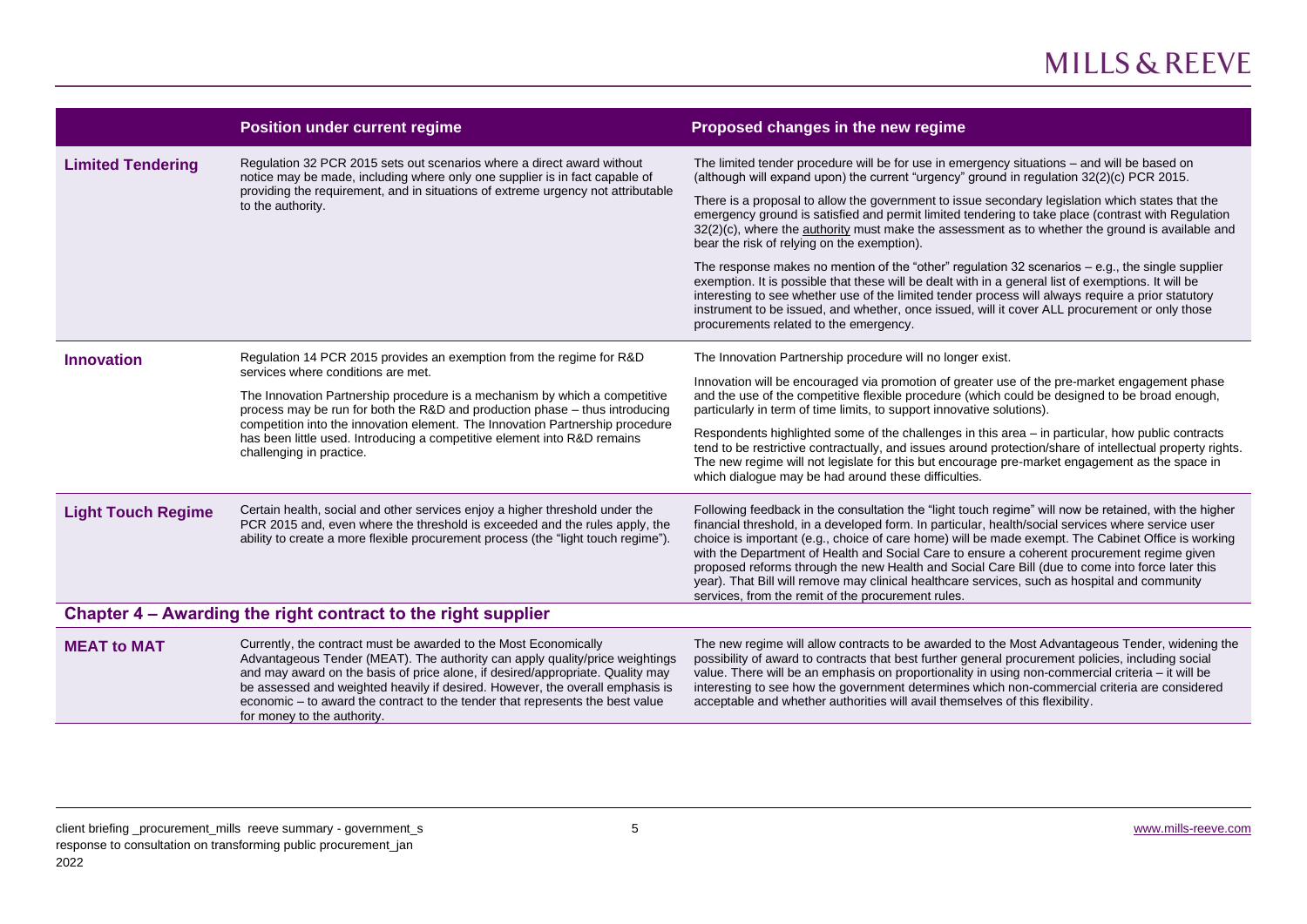|                                                                                                                                                                                                                                                                                                                                                                | <b>Position under current regime</b>                                                                                                                                                                                                                                  | Proposed changes in the new regime                                                                                                                                                                                                                                                                                                                                                                                                                                                                |
|----------------------------------------------------------------------------------------------------------------------------------------------------------------------------------------------------------------------------------------------------------------------------------------------------------------------------------------------------------------|-----------------------------------------------------------------------------------------------------------------------------------------------------------------------------------------------------------------------------------------------------------------------|---------------------------------------------------------------------------------------------------------------------------------------------------------------------------------------------------------------------------------------------------------------------------------------------------------------------------------------------------------------------------------------------------------------------------------------------------------------------------------------------------|
| <b>Link to subject</b><br>matter of the<br>contract                                                                                                                                                                                                                                                                                                            | Award criteria must be "linked to the subject matter of the contract" - which<br>limits their suitability for use to promote general procurement policy, for<br>example.                                                                                              | The requirement that the award criteria be linked to the subject matter of the contract will be<br>retained generally, although the government will have the power by statutory instrument to allow<br>this link to be "broken" in certain key policy areas (for example, the "net zero" climate change<br>target).                                                                                                                                                                               |
|                                                                                                                                                                                                                                                                                                                                                                |                                                                                                                                                                                                                                                                       | Section 17 Local Government Act 1988 will be amended to ensure local government can take<br>advantage of the derogation from the requirement for award criteria to be linked to the subject<br>matter of the contract.                                                                                                                                                                                                                                                                            |
| <b>MAT from whose</b><br>point of view?                                                                                                                                                                                                                                                                                                                        | At present, the evaluation is to be conducted to establish the most<br>economically advantageous tender from the point of view of the authority.                                                                                                                      | This requirement will be removed, allowing (albeit within a clear framework) the authority to conduct<br>the evaluation from the perspective of others e.g., service users.                                                                                                                                                                                                                                                                                                                       |
|                                                                                                                                                                                                                                                                                                                                                                |                                                                                                                                                                                                                                                                       | There are concerns about potential unintended consequences of this approach but hopefully these<br>will be mitigated by the proposal to publish guidance around how and when the government<br>considers it appropriate for authorities to exercise this new flexibility.                                                                                                                                                                                                                         |
| Regulation 57 sets out a list of mandatory and discretionary exclusion grounds,<br><b>Mandatory and</b><br>with a self-cleaning mechanism available. Regulation 57 does not address the<br><b>Discretionary</b><br>scenario where a body closely connected to the supplier (rather than the<br><b>Grounds</b><br>supplier itself) is convicted of the offence. |                                                                                                                                                                                                                                                                       | The proposals here go beyond what was proposed in the Green Paper and will refresh the whole<br>area and provide quidance.                                                                                                                                                                                                                                                                                                                                                                        |
|                                                                                                                                                                                                                                                                                                                                                                |                                                                                                                                                                                                                                                                       | A new list of mandatory and discretion exclusion grounds will be created - similar to but building on<br>the current list. The aim will be to exclude suppliers who pose an unacceptable risk to UK<br>confidence in procurement, public protection/national security/ service delivery.                                                                                                                                                                                                          |
|                                                                                                                                                                                                                                                                                                                                                                | A self-cleaning mechanism will be retained. There will be a new five-year exclusion period for both<br>mandatory and discretionary grounds for exclusion. It will be irrelevant where the "offensive"<br>conduct took place (whether aboard or in this jurisdiction). |                                                                                                                                                                                                                                                                                                                                                                                                                                                                                                   |
|                                                                                                                                                                                                                                                                                                                                                                |                                                                                                                                                                                                                                                                       | Suppliers may be excluded where persons other than the supplier who have close connections with<br>it have committed the offence (including beneficial owners, directors, and so on). A separate<br>assessment will be made in relation to sub-contractors (as now).                                                                                                                                                                                                                              |
|                                                                                                                                                                                                                                                                                                                                                                |                                                                                                                                                                                                                                                                       | It would be helpful for the new legislation to clarify the overriding public interest exception (i.e.,<br>which allows an authority NOT to exclude a supplier who might otherwise be excluded).                                                                                                                                                                                                                                                                                                   |
| <b>Central debarment</b><br>list                                                                                                                                                                                                                                                                                                                               | At present, although central government bodies are under guidance around<br>addressing poor past performance in references for large government<br>contracts, there is no centrally managed debarment list with statutory force.                                      | The government is currently undertaking a feasibility study for a central debarment list - allowing<br>authorities to share information and leverage spending power. The response notes that this may be<br>implemented through secondary legislation. There is a proposal that a Minister may direct a<br>supplier be added to a debarment list where it has been excluded on a mandatory ground (where a<br>discretionary ground applies, addition to the list will likewise be discretionary). |
|                                                                                                                                                                                                                                                                                                                                                                |                                                                                                                                                                                                                                                                       | The new Procurement Review Unit will have responsibility for considering these cases, and<br>suppliers added to the list will have the right to appeal to court.                                                                                                                                                                                                                                                                                                                                  |
|                                                                                                                                                                                                                                                                                                                                                                |                                                                                                                                                                                                                                                                       | There remain questions around how the proposal will this work in practice, particularly around which<br>body will have ownership of the management of the list and the outcome of any appeals. It also                                                                                                                                                                                                                                                                                            |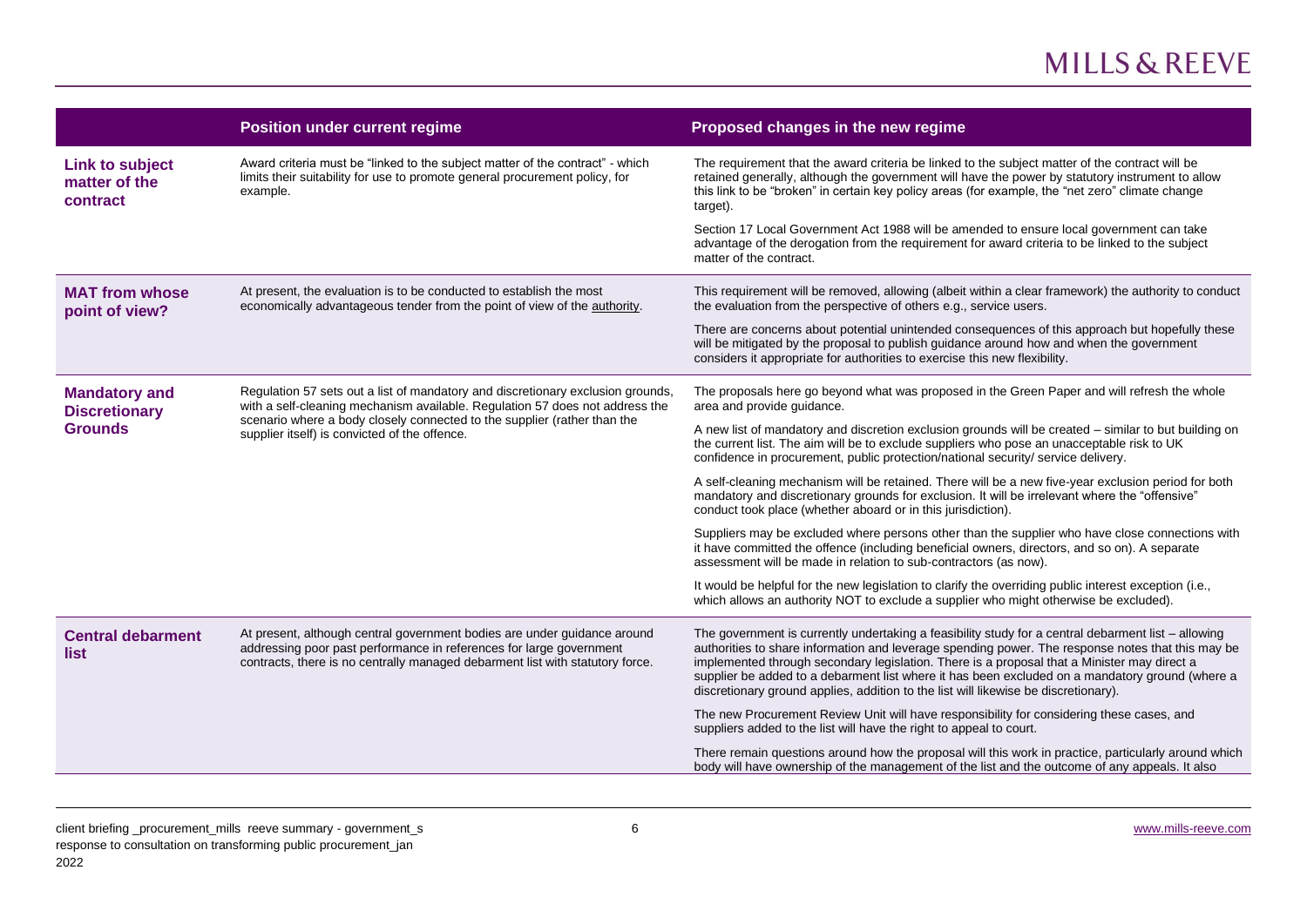|                                                                               | <b>Position under current regime</b>                                                                                                                                     | Proposed changes in the new regime                                                                                                                                                                                                                                                                                                                                                                                                       |
|-------------------------------------------------------------------------------|--------------------------------------------------------------------------------------------------------------------------------------------------------------------------|------------------------------------------------------------------------------------------------------------------------------------------------------------------------------------------------------------------------------------------------------------------------------------------------------------------------------------------------------------------------------------------------------------------------------------------|
|                                                                               |                                                                                                                                                                          | remains to be seen whether an exclusion of a supplier will trigger, for example, a mandatory referral<br>to the PRU for consideration for debarment.                                                                                                                                                                                                                                                                                     |
| <b>Past performance</b>                                                       | Regulation 57(8)(g) provides a discretionary ground to exclude for serious poor<br>performance where this has led to early termination/payment of damages or<br>similar. | This ground will be expanded to also include a situation where a supplier has "failed to remedy" a<br>breach following the authority having exercised a contractual right to require it to do so.                                                                                                                                                                                                                                        |
|                                                                               |                                                                                                                                                                          | There is an intention to create and publish a Contract Performance Register to make transparent<br>supplier performance against key KPIs.                                                                                                                                                                                                                                                                                                |
|                                                                               |                                                                                                                                                                          | This represents a widening of the ground - poor performance is rarely dealt with via termination/a<br>court order, but rather, contractually as between the parties. These latter measures may now come<br>within scope of this ground.                                                                                                                                                                                                  |
|                                                                               |                                                                                                                                                                          | The new legislation and/or guidance could usefully address the issue of how serious the<br>conduct/breach must be to trigger the ground. Responses to the consultation noted concerns that in<br>some cases poor performance may be due to reasons the supplier could not control, or where the<br>supplier has taken on a particularly risky contract, for example, and that exclusion here could be<br>unfair.                         |
|                                                                               |                                                                                                                                                                          | There are also questions around how the Contract Performance Register will be administered and<br>which contracts will come within its scope.                                                                                                                                                                                                                                                                                            |
| <b>Supplier Registration</b><br><b>System - simplified</b><br>selection stage | There is no central registration system currently for the collation of data around<br>selection criteria.                                                                | The system will be a single point, electronic data storage system, owned by the Cabinet Office.<br>Suppliers will register on the system and be responsible for the accuracy of the data they input.<br>When a supplier enters a competition, their self-declaration (that none of the exclusion grounds<br>apply and that they meet the conditions for participation) will be submitted to the contracting<br>authority via the system. |
|                                                                               |                                                                                                                                                                          | There are questions around who bears the liability for the accuracy of the system and to what<br>extent may reliance be placed on it.                                                                                                                                                                                                                                                                                                    |
|                                                                               |                                                                                                                                                                          | It will also be interesting to see whether there is any scope for the system to cover more bespoke<br>selection information.                                                                                                                                                                                                                                                                                                             |
|                                                                               | Chapter 5 – Using the best commercial purchasing tools                                                                                                                   |                                                                                                                                                                                                                                                                                                                                                                                                                                          |
| <b>Dynamic market</b>                                                         | Currently, Dynamic Purchasing Systems (DPS) are suitable only for more<br>common commodity-type contracts.                                                               | The new proposals will expand DPS into a "Dynamic Market" - sophisticated enough to able to<br>procure more complex requirements. Suppliers who pass the selection criteria will continue to be<br>able to join the Dynamic Market at any point, although Contract Notices will still be required for each<br>contract procured under it.                                                                                                |
|                                                                               |                                                                                                                                                                          | This will be a new regime, but guidance will be issued around how Dynamic Market is to work and<br>when it may be suitable, which will assist authorities and suppliers. Utilities will welcome the<br>decision to continue to allow utilities to make use of qualification systems.                                                                                                                                                     |
|                                                                               |                                                                                                                                                                          |                                                                                                                                                                                                                                                                                                                                                                                                                                          |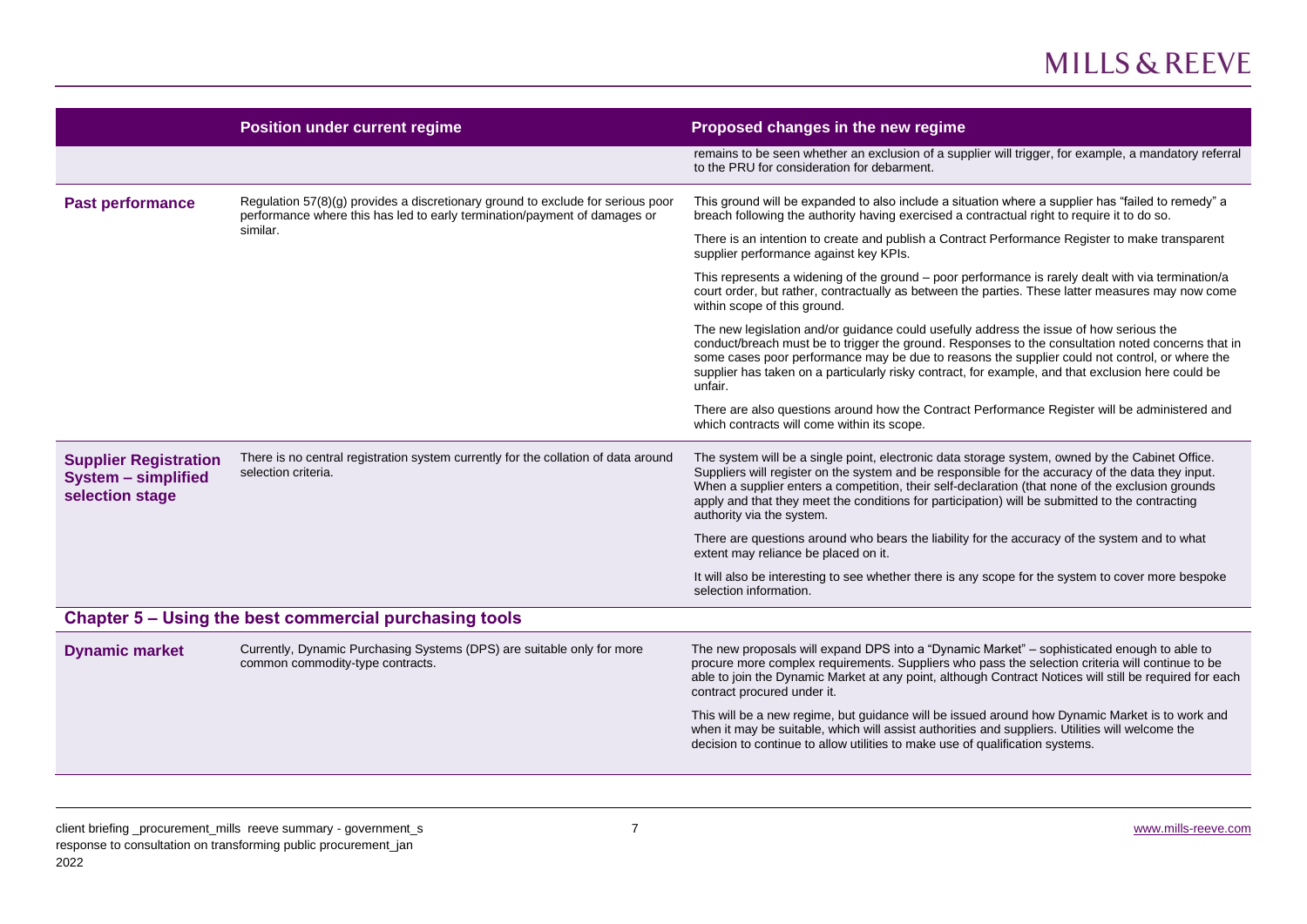|                                                     | <b>Position under current regime</b>                                                                                                                                                | Proposed changes in the new regime                                                                                                                                                                                                                                                                                                                                                         |
|-----------------------------------------------------|-------------------------------------------------------------------------------------------------------------------------------------------------------------------------------------|--------------------------------------------------------------------------------------------------------------------------------------------------------------------------------------------------------------------------------------------------------------------------------------------------------------------------------------------------------------------------------------------|
| <b>Open and closed</b>                              | Currently, frameworks may last for a maximum of four years (unless<br>exceptional circumstances justify a longer term). New suppliers may not join an<br>established framework.     | There will continue to be "closed" frameworks of a 4-year duration.                                                                                                                                                                                                                                                                                                                        |
| frameworks                                          |                                                                                                                                                                                     | However, the new regime introduces a new concept of an "open" framework to which new providers<br>may be admitted after a certain period has elapsed. The idea here is reinvigorate the framework<br>during its lifespan - i.e., to fix prices but without necessarily fixing competition. (Utilities will be able<br>to continue to award longer term "closed" frameworks, as currently.) |
|                                                     |                                                                                                                                                                                     | The new open frameworks will add welcome flexibility. They bring the potential to combine the<br>advantages of framework agreements (fewer tenders to assess) with those of DPS (ability to<br>contract with new suppliers and keep the framework up to date with the market in a more dynamic<br>way).                                                                                    |
| <b>Charges for use of</b><br>frameworks/DPS         | Currently, authorities may not charge suppliers who are awarded a contract<br>under a DPS.                                                                                          | Charges for use of framework agreements will permitted but will need to be proportionate and funds<br>reinvested into the public sector.                                                                                                                                                                                                                                                   |
| <b>Central register of</b><br><b>DPS/frameworks</b> | There is no central register currently, meaning that opportunities can often be<br>duplicated across resources.                                                                     | A central register of all available DPS and framework agreements will be created, which should<br>reduce duplication. It may usefully disclose charges imposed for use of certain frameworks,<br>improving transparency and value for money.                                                                                                                                               |
|                                                     | Chapter 6 – Ensuring transparent and open contracting                                                                                                                               |                                                                                                                                                                                                                                                                                                                                                                                            |
| <b>Embedding of</b><br>transparency                 | Transparency is a key principle in both the PCR 2015 and in various<br>procurement policy notes, (e.g.PPN 09/21).                                                                   | Although considered, a decision has been made not to require authorities to publish tenders<br>received (due to the fear that this could prejudice future competition).                                                                                                                                                                                                                    |
|                                                     | There are regulatory requirements to publish various notices in Find a Tender<br>Service and Contracts Finder, but these are more limited currently than what is<br>being proposed. | To address concerns about resourcing, full publication of contracts (redacted as appropriate) will be<br>required only for contracts valued at over £2m, subject to review.                                                                                                                                                                                                                |
|                                                     |                                                                                                                                                                                     | The new regime will feature some new notices, and some current notices will be renamed. Notices<br>required will be:                                                                                                                                                                                                                                                                       |
|                                                     |                                                                                                                                                                                     | Planning and Pipeline Notice - to contain advance information on planned procurements for<br>contracts valued over £2 million                                                                                                                                                                                                                                                              |
|                                                     |                                                                                                                                                                                     | Pre-Market Engagement Notice - to be used by contracting authorities if they choose to carry out<br>pre-market engagement                                                                                                                                                                                                                                                                  |
|                                                     |                                                                                                                                                                                     | Appropriate Tender Notice - to commence a procurement                                                                                                                                                                                                                                                                                                                                      |
|                                                     |                                                                                                                                                                                     | <b>Award Notice</b> $-$ to confirm the contracting authority's intention to award a contract and notify the<br>market of the outcome of the procurement process, and to start the standstill period                                                                                                                                                                                        |
|                                                     |                                                                                                                                                                                     | Contract Detail Notice - once a contract has been awarded, this notice provides information on the<br>contract including details of the supplier (if the total value of the awarded contract is over £2m, a<br>redacted version of the contract will need to be published)                                                                                                                 |
|                                                     |                                                                                                                                                                                     | <b>Contract Implementation Notice - this notice is for contracting authorities to update a Register of</b><br>Contract Performance with the key performance indicators on contracts above a value threshold                                                                                                                                                                                |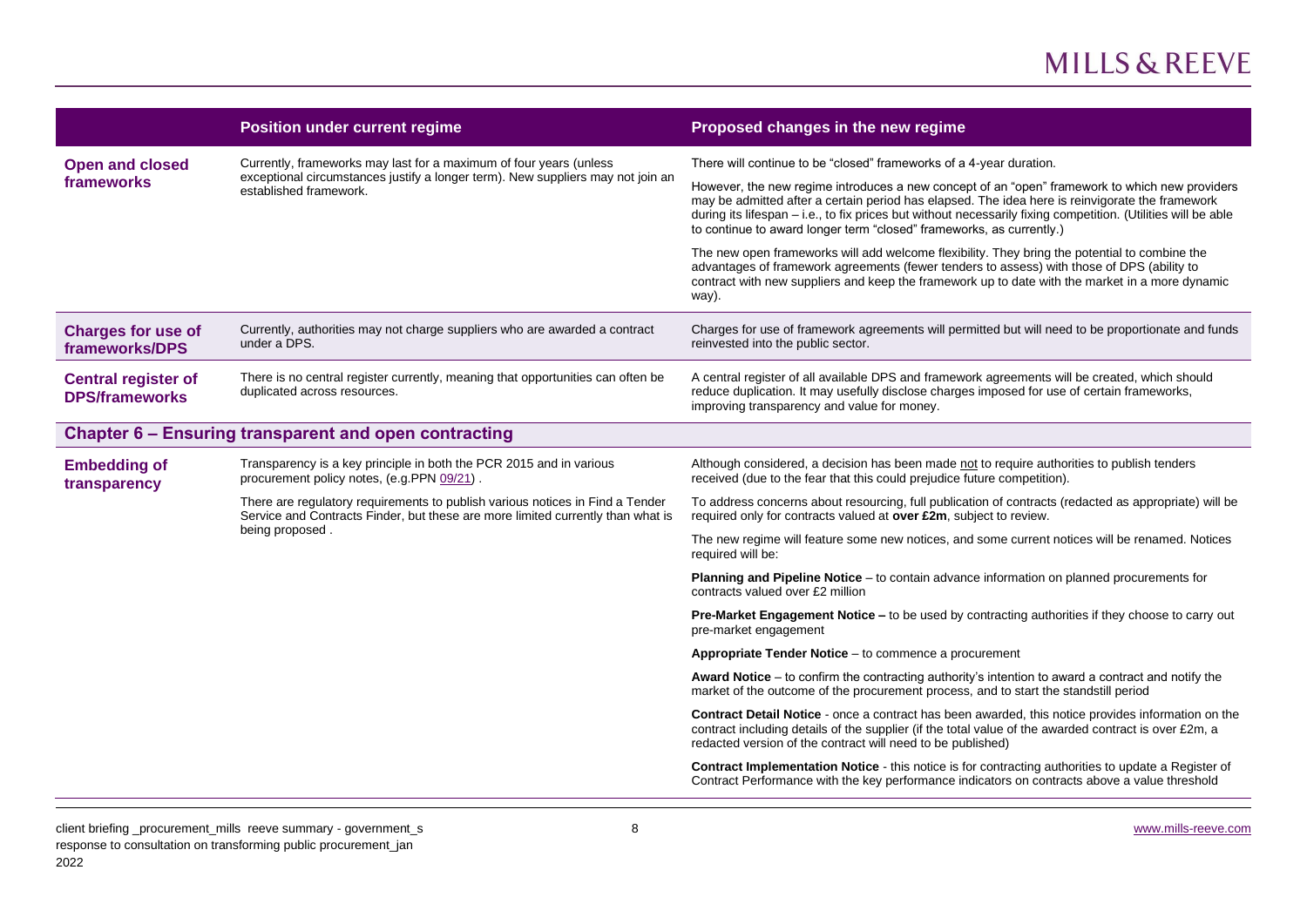|                                                           | <b>Position under current regime</b>                                                                                                                                                                  | Proposed changes in the new regime                                                                                                                                                                                                                                                                                                                                                                                                                                                                                                                                                                                                                                                      |
|-----------------------------------------------------------|-------------------------------------------------------------------------------------------------------------------------------------------------------------------------------------------------------|-----------------------------------------------------------------------------------------------------------------------------------------------------------------------------------------------------------------------------------------------------------------------------------------------------------------------------------------------------------------------------------------------------------------------------------------------------------------------------------------------------------------------------------------------------------------------------------------------------------------------------------------------------------------------------------------|
|                                                           |                                                                                                                                                                                                       | Contract Change Notice - a notice to confirm any amendments to the scope or value of the<br>contract where there is change of 10% of the value for a goods or services contract or 15% for<br>works contracts or an increase in the duration of any contract of 10%. Additionally, this notice<br>commences standstill where one is required or applied voluntarily (rather like a current "VEAT"<br>notice)                                                                                                                                                                                                                                                                            |
|                                                           |                                                                                                                                                                                                       | Contract Termination Notice - this notice is to confirm when a contract has ended, either through<br>natural expiry or other means                                                                                                                                                                                                                                                                                                                                                                                                                                                                                                                                                      |
|                                                           |                                                                                                                                                                                                       | The range of notices required has been expanded requiring consideration and resourcing by<br>authorities. Further guidance will be welcome on the content of each of the notices. Authorities will<br>also need to ensure that their e-tendering portals are ready to effect changes to the number and<br>format of the notices in good time.                                                                                                                                                                                                                                                                                                                                           |
| <b>Open Data</b><br><b>Contracting Standard</b><br>(ODCS) | The ODCS enables disclosure of data and documents at all stages of the<br>contracting process by defining a common data model. It is not yet a regulatory<br>requirement for authorities to adopt it. | Adoption of the ODCS will be mandatory, so that data across the public sector can be shared and<br>analysed at contract and category level. A single digital platform for supplier registration will be<br>adopted to ensure businesses only have to submit their data once to qualify for any public sector<br>procurement (see above). Authorities will need to conduct due diligence to assess the<br>interoperability impact of the move to ODCS.                                                                                                                                                                                                                                   |
| <b>Disclosure of</b><br>evaluation<br>documents           | At present, there is no express requirement to share evaluation documentation<br>with the other tenderers/the market.                                                                                 | A requirement will be introduced that tenderers be provided with selected evaluation documents for<br>the winning bidder (redacted for commercial sensitivity). Also, all bidders will be provided with their<br>own, unredacted, evaluation document(s) to enable them to compare the relative advantages of the<br>winning bid against their own.                                                                                                                                                                                                                                                                                                                                     |
|                                                           |                                                                                                                                                                                                       | Disclosure of evaluation documents will now be required prior to or as part of the Award Notice and<br>standstill period. Suppliers will potentially have more material to review and more time to scrutinize<br>the evaluation and assess the merits of any potential challenge. However, as under the current<br>regime, suppliers will need to ensure that they act promptly should they wish to formally challenge a<br>contract award decision. There are some obvious and foreseeable problems with the proposal - for<br>example how the government will ensure that authorities take a similar approach when deciding<br>what is commercially sensitive and should be redacted. |
|                                                           | Chapter 7 - Fair and fast challenges to procurement decisions                                                                                                                                         |                                                                                                                                                                                                                                                                                                                                                                                                                                                                                                                                                                                                                                                                                         |
| <b>Review system</b>                                      | At present a claim must be made in the High Court, which can be burdensome<br>for both suppliers and authorities.                                                                                     | The government continues to seek routes to improve and speed up the system, perhaps via<br>amendments to the Civil Procedure Rules or the Technology and Construction Court Guidance. One<br>proposal is to appoint a specialist procurement law judge - working alongside court reform<br>proposals.                                                                                                                                                                                                                                                                                                                                                                                   |
|                                                           |                                                                                                                                                                                                       | The difficulty will continue to be the high cost of litigation and the inability to access an effective<br>review scheme without spending substantial sums in instructing lawyers and issuing proceedings.                                                                                                                                                                                                                                                                                                                                                                                                                                                                              |
| <b>Automatic</b><br>suspension                            | At present the court will apply the long-standing "American Cyanamid" test -<br>used in all cases where injunctive relief is sought - to assess whether the                                           | The new regulations will set out expressly a bespoke test for the lifting of automatic suspensions<br>that is suited to the procurement law context. The details of this are still being worked out, but it is<br>likely to be a simpler, single limb test which provides for suspensions to be lifted where there are                                                                                                                                                                                                                                                                                                                                                                  |
|                                                           | client briefing procurement mills reeve summary - government s<br>9                                                                                                                                   | www.mills-reeve.com                                                                                                                                                                                                                                                                                                                                                                                                                                                                                                                                                                                                                                                                     |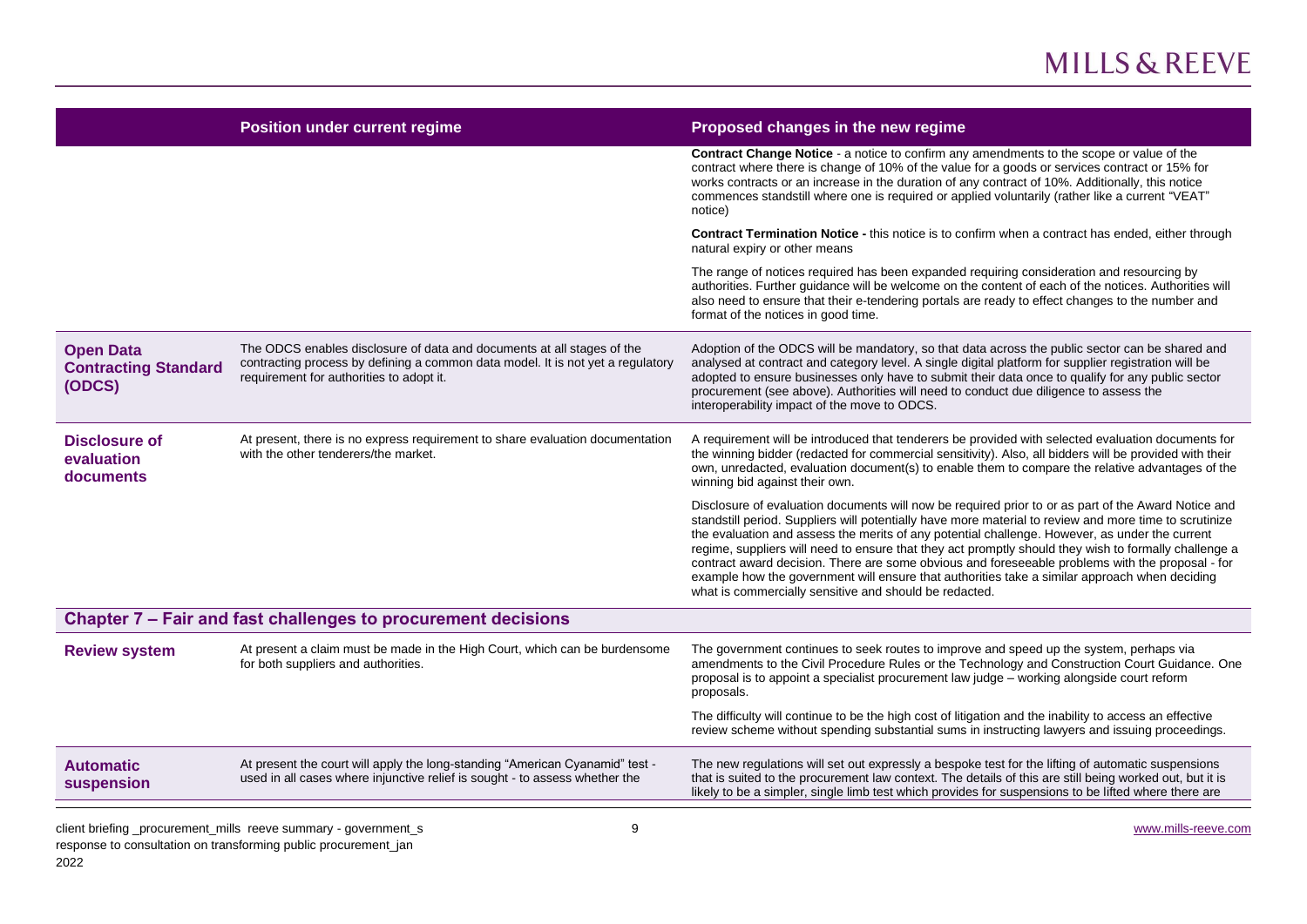|                                                  | <b>Position under current regime</b>                                                                                                                                                                                                                                                                        | Proposed changes in the new regime                                                                                                                                                                                                                                                                                                                                                                                                                                                |
|--------------------------------------------------|-------------------------------------------------------------------------------------------------------------------------------------------------------------------------------------------------------------------------------------------------------------------------------------------------------------|-----------------------------------------------------------------------------------------------------------------------------------------------------------------------------------------------------------------------------------------------------------------------------------------------------------------------------------------------------------------------------------------------------------------------------------------------------------------------------------|
|                                                  | suspension should be maintained or lifted. The test is not procurement<br>specific.                                                                                                                                                                                                                         | overriding consequences for the various interests concerned (including the impact on public service<br>delivery).                                                                                                                                                                                                                                                                                                                                                                 |
|                                                  |                                                                                                                                                                                                                                                                                                             | The reason why American Cyanamid was adopted was because it was 'ready-made' in English law.<br>The way courts considered automatic suspension was nearly always reduced to the 'balance of<br>convenience' which appears to be what is now being suggested as a 'single limb test'. It seems<br>unlikely therefore that there will be much substantive change to the practice in this area.                                                                                      |
|                                                  |                                                                                                                                                                                                                                                                                                             | The new regime will also provide for the automatic suspension remedy to be made unavailable in<br>cases of extreme urgency/crisis.                                                                                                                                                                                                                                                                                                                                                |
| <b>Debrief letters</b>                           | All tenderers receive a debrief letter (formally called an Award Decision<br>Notice), which commences the standstill period and provides information on<br>the contract award and the relative advantages and characteristics of the<br>winning tender.                                                     | Debrief letters will no longer be required in their current form. Authorities may choose, if<br>appropriate/desired, to provide individual covering debrief letters to bidders (which may include<br>feedback on improving performance), but this will not be mandated.                                                                                                                                                                                                           |
|                                                  |                                                                                                                                                                                                                                                                                                             | Instead, authorities will be required to send an Award Notice, and to provide participants with certain<br>evaluation documents for the winning bidder (redacted for commercial sensitivity). Further all<br>bidders will be provided with their own, unredacted, evaluation document(s) to enable them to<br>compare the relative advantages of the winning bid against their own.                                                                                               |
|                                                  |                                                                                                                                                                                                                                                                                                             | This change might make it harder for unsuccessful bidders to determine how they were evaluated<br>since it might require a much more wide-ranging review of information which is often contained in a<br>number of different spreadsheets kept in different places rather than being pulled together into the<br>award notice as currently. Authorities will have to consider how the outputs from various electronic<br>portals can be rendered to bidders in a readable format. |
| <b>Chapter 8 - Effective contract management</b> |                                                                                                                                                                                                                                                                                                             |                                                                                                                                                                                                                                                                                                                                                                                                                                                                                   |
| <b>Prompt payment</b>                            | Regulation 113 requires authorities to pay contractor invoices within 30 days. It<br>also requires contractors to pay its sub-contractors within the same period.<br>PPN 07/20 requires in-scope authorities to take account of bidders' approach<br>to prompt payment when procuring high value contracts. | Under the new rules, suppliers will be able to approach authorities directly to escalate payment<br>delays, provided they can show they have taken reasonable steps to obtain payment. Authorities will<br>be empowered to look at supplier payment performance down the supply chain. There will be a<br>unified reporting systems for both authorities and suppliers.                                                                                                           |
|                                                  |                                                                                                                                                                                                                                                                                                             | It remains to be seen how enforcement of these rights/obligations will fit within the newly structured<br>Procurement Review Unit/Public Procurement Review Service.                                                                                                                                                                                                                                                                                                              |
| <b>Contract</b><br>modification - safe           | Public contracts may be modified in one of the six "safe harbour" situations set<br>out in Regulation 72 PCR 2015.                                                                                                                                                                                          | The current safe harbours of Regulation 72 will be retained, with the definition of "substantial<br>modification" being made clearer.                                                                                                                                                                                                                                                                                                                                             |
| harbours                                         |                                                                                                                                                                                                                                                                                                             | A new safe harbour will be introduced permitting the amendment of complex contracts. Also, the<br>current "extreme urgency" safe harbour will be amplified, to maximise flexibility in a crisis.                                                                                                                                                                                                                                                                                  |
| <b>Contract Amendment</b><br><b>Notices</b>      | Currently the PCR 2015 require publication of contract modification notices in<br>two cases only. There is no mandated time period within which such notices                                                                                                                                                | Contract Amendment Notices will be required for all contract amendments, except where the<br>amendment does not change the scope of the contract and                                                                                                                                                                                                                                                                                                                              |
|                                                  | must be published.                                                                                                                                                                                                                                                                                          | increases or decreases the value by less than 10% (goods and services)/15% (works), or<br>$\bullet$                                                                                                                                                                                                                                                                                                                                                                               |
|                                                  | client briefing _procurement_mills reeve summary - government_s<br>10                                                                                                                                                                                                                                       | www.mills-reeve.com                                                                                                                                                                                                                                                                                                                                                                                                                                                               |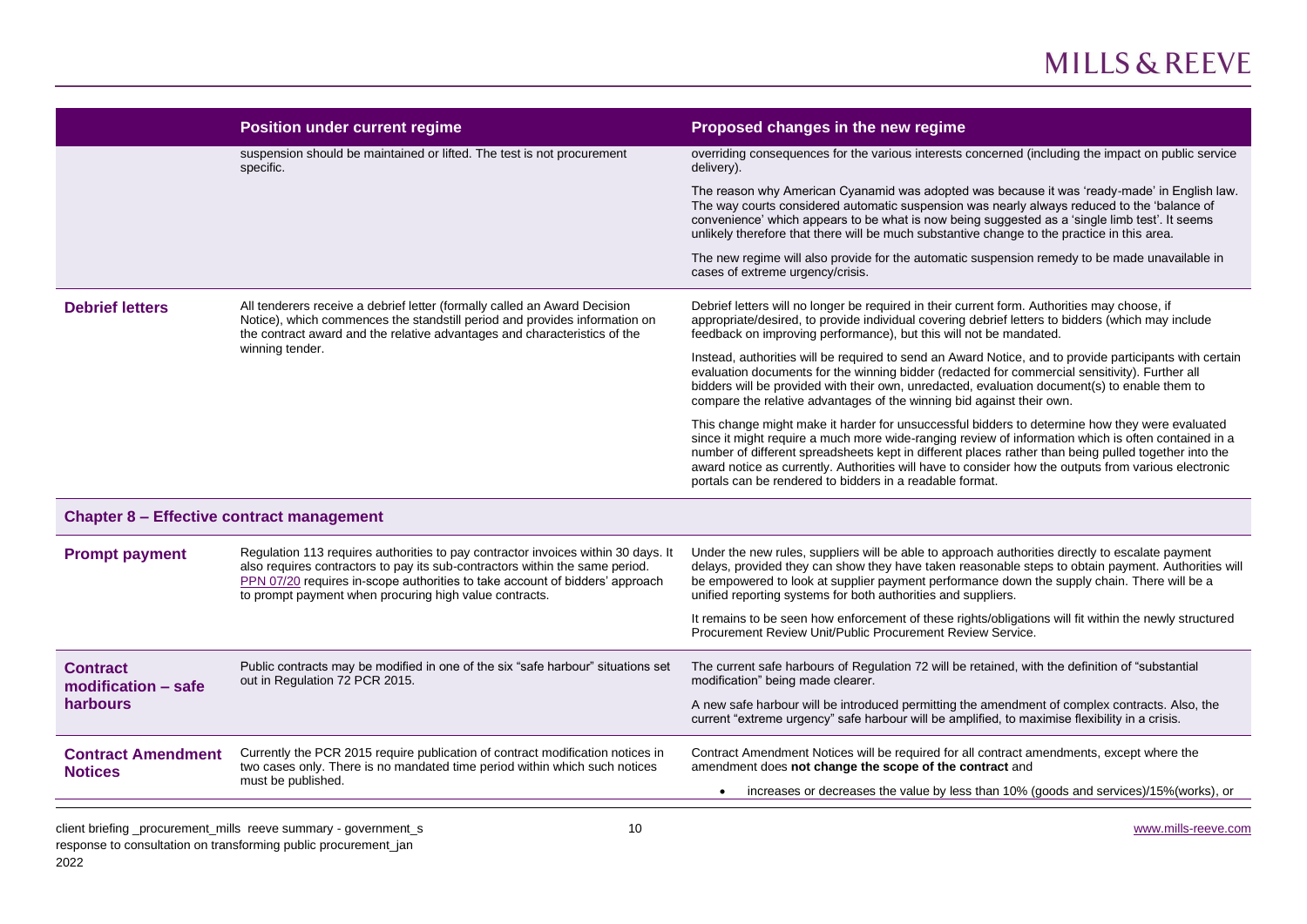| <b>Position under current regime</b> | Proposed changes in the new regime                                                                                                                                                                                                                                                  |
|--------------------------------------|-------------------------------------------------------------------------------------------------------------------------------------------------------------------------------------------------------------------------------------------------------------------------------------|
|                                      | increases or decreases the initial contract term by less than 10% of the original contract<br>term.                                                                                                                                                                                 |
|                                      | The proposal implements greater transparency around contract modifications required than at<br>present.                                                                                                                                                                             |
|                                      | A standstill period will be required following publication of a Contract Amendment Notice to enable<br>greater scrutiny of proposed modifications before they are implemented, except in the case of<br>urgency.                                                                    |
|                                      | Authorities will need to factor this period into their timescales. The standstill period will also serve to<br>provide third parties with knowledge of the circumstances surrounding the proposed amendment,<br>thereby potentially commencing the limitation period for any claim. |
| <b>Get in touch</b>                  |                                                                                                                                                                                                                                                                                     |



#### **Shailee Howard**

Principal Associate T: +44 (0) 20 7648 9276 E: shailee.howard@mills-reeve.com



#### **Helen Prandy**

Principal Associate T: +44 (0) 1223 222344 E: helen.prandy@mills-reeve.com



Professional Support Lawyer T: +44 (0) 161 235 5422 E: jenny.beresford-jones@mills-reeve.com